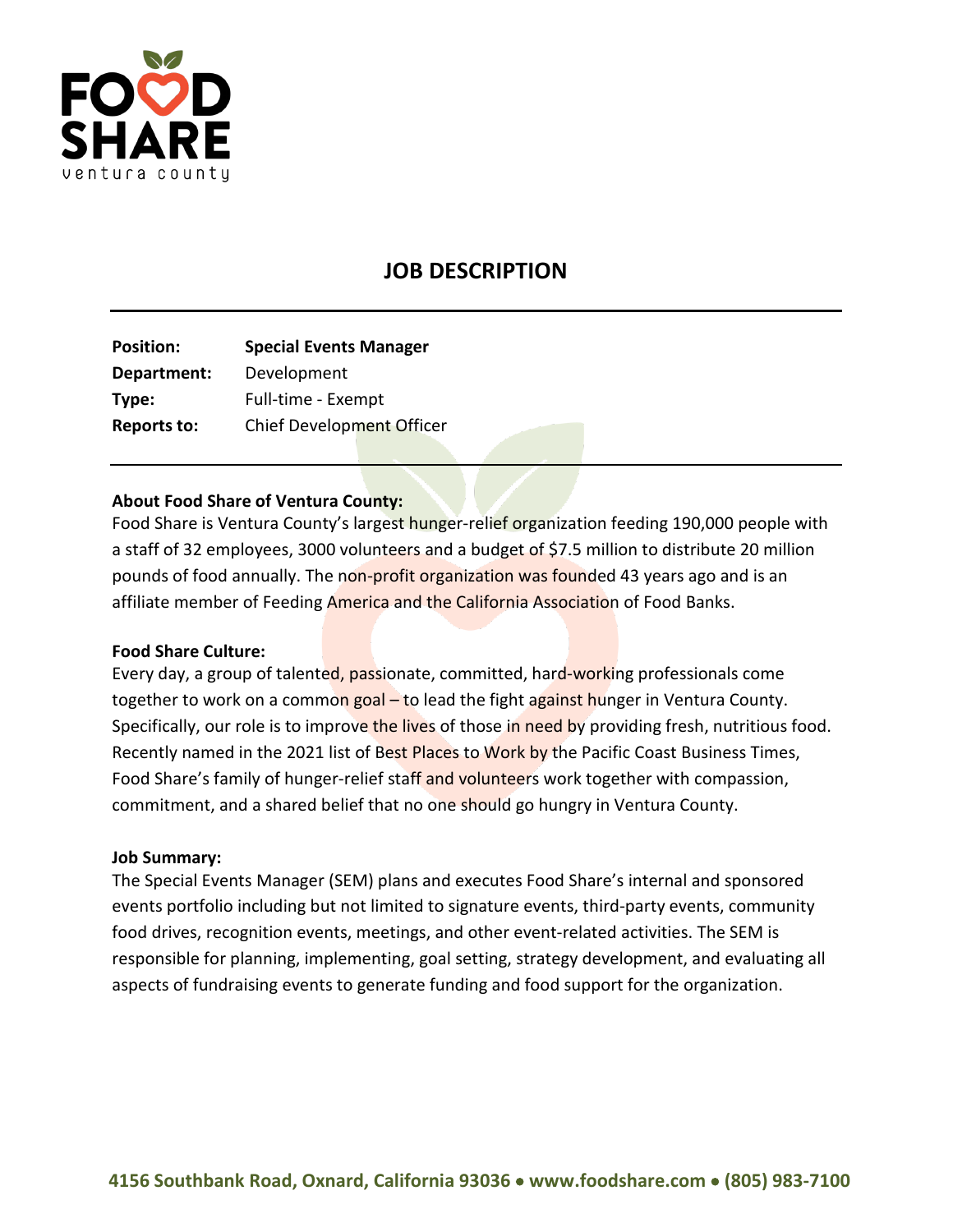

**Special Events Manager Job Description Page Two**

**Major Duties:** *Plan, organize, manage, and execute all aspects of these events:*

- Signature Events (CAN-tree, FED UP)
- Donor Cultivation Events (Food for Thought)
- Third-Party Events (hosting/attending events in and out of Food Share)
- Partner Events (turkey distribution, Spark of Love, Taco & Tequila)
- Food Drives (NALC, Feed So Cal, Jr. Livestock Auction, individual food drives)
- Volunteer Coordination (at events, as needed)
- Development Assistance (donor tours, presentations)
- Additions to any of the above to advance food and funds for the organization

#### **Major Responsibilities:**

- Oversee all space layout, signage, materials, food and beverage, equipment rentals, volunteer needs and more for each event.
- Work with marketing team to ensure all events are publicized in accordance with our marketing initiatives and that all outside event marketing ventures are approved. In addition, update events calendar on website.
- Manage budget for each event.
- Working with the Chief Development Officer, secure event sponsorships with corporate and other partners to ensure event success.
- Work across multiple departments and staff for logistical and other needs.
- Act as liaison with all cause marketing, external third-party events.
- Manage and execute all permit, special certification, training as needed for events.
- Coordinate with vendors, venues, sponsors, etc. to ensure proper execution of events.
- Organize facilities and details such as décor, catering, entertainment, transportation, location, equipment, promotional materials, invitations, RSVPs, and more.
- Ensure that timely and appropriate recognition of all events are being made to sponsors, grantors, and participants so that we can relay the importance of their participation to the mission and service of Food Share to the community.
- Work with internal systems such as Donor Vantage, CERVIS, Mail Chimp, Dip Jar, Mobile Cause and more for event management.
- Flexible expectations in meeting a variety of responsibilities throughout the day to ensure the success of Food Share.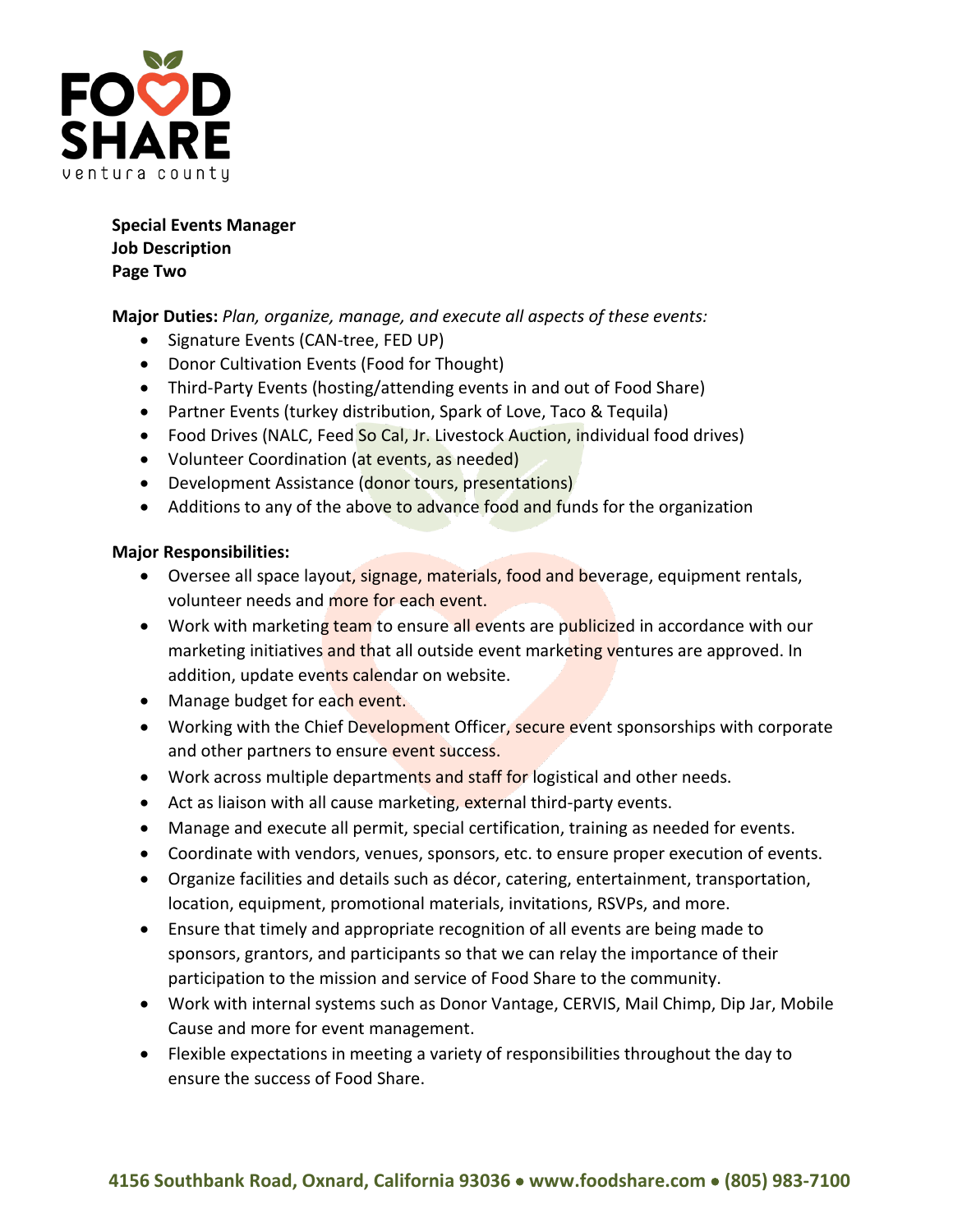

**Special Events Manager Job Description Page Three**

## **Job Qualifications:**

- Commitment to understanding and supporting Food Share's mission and demonstrating compassion and understanding of hunger issues.
- Strong skills in leadership, organization, problem solving and communications.
- Able to work well in a team-oriented environment as well as independently.
- Knowledge and experience of organizational management in the non-profit sector preferred.
- Possesses excellent interpersonal skills within a diverse environment.
- Public speaking skills with the ability to respond to questions from volunteers, donors, partners and the general public.
- Able to work creatively, strategically and analytically.
- Some nights and/or weekends work may be necessary.
- Strong computer and time management skills a must.
- A valid California Drivers License and current vehicle *insurance*.
- 3-5 years' experience in event and/or volunteer management.
- Proficiency is MS Office.
- Ability to work on several projects at once under tight deadlines.
- Bachelor's degree preferred.

# **Physical Requirements:**

- Must be able to perform physical labor as necessary (stand/walk/move for long periods of time, lift up to 50 lbs., work with warehouse equipment).
- Must be comfortable working in an office environment for extended periods of time.
- Frequent travel off-site as needed.

# **Employment Requirements:**

- Able to successfully pass health screenings and background checks.
- Fully vaccinated.
- Follow Food Safety Standards throughout the organization.